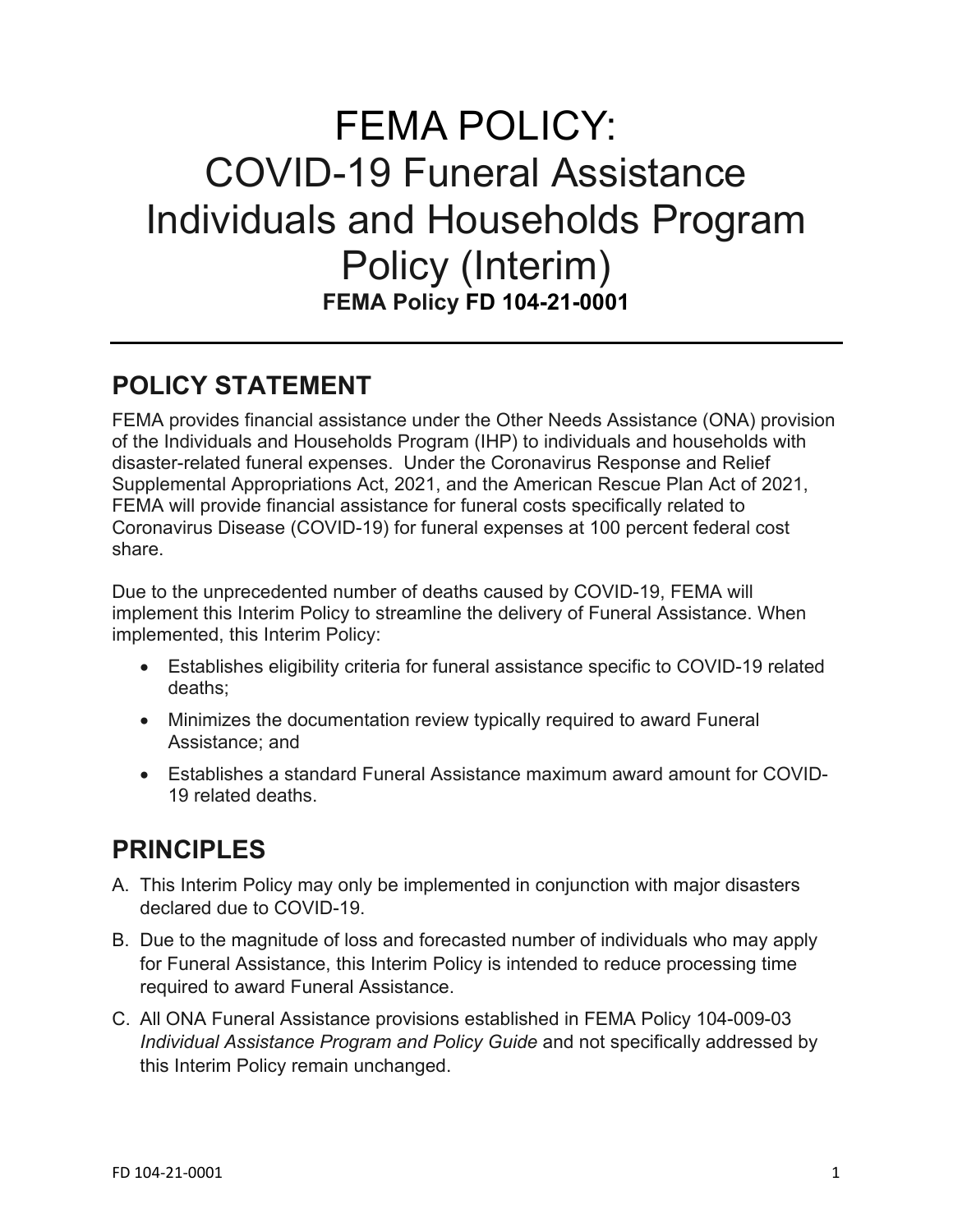## **REQUIREMENTS A. FUNERAL ASSISTANCE ADMINISTRATION**

**Outcome:** All Funeral Assistance for COVID-19 related fatalities will be administered under the ONA FEMA Option.

- 1. To ensure consistent and timely implementation, all Funeral Assistance for COVID-19 related fatalities will be administered under the ONA FEMA Option where FEMA administers the program.
- 2. Eligible funeral expenses incurred by the applicant will be provided at 100 percent federal funding of costs.
- 3. Funeral Assistance may be provided when the death is attributed to COVID-19 in the state, territory, or tribe, (hereinafter referred to as STT), in which the death occurred, as indicated on the death certificate. The applicant's registration will be associated with the major disaster declaration for the State or Territory in which the death occurred.
	- a. Tribal members may apply and receive assistance under the applicable state or territory declaration. No agreement between the tribal government and state or territory is required by FEMA in order for tribal members to receive assistance.
- 4. All registrations for Funeral Assistance will be completed via FEMA's telephone or teletypewriter call center capabilities. No online registrations will be accepted.

### **B. FUNERAL ASSISTANCE CONDITIONS OF ELIGIBILITY**

**Outcome: FEMA will verify applicant eligibility prior to awarding Funeral Assistance.** 

Applicants must meet the following conditions in order to receive Funeral Assistance:

- 1. The applicant must be a U.S. citizen, non-citizen national, or qualified alien. There is no requirement for the decedent to have been a U.S. citizen, non-citizen national, or qualified alien.
- 2. FEMA must be able to verify the applicant's identity.
- 3. Funeral expenses must be incurred by the applicant after January 20, 2020.
- 4. Funeral expenses must not be covered by other sources. Other sources may include funeral or burial insurance or financial assistance from voluntary agencies, applicable government programs/agencies, or other entities.
- 5. A medical examiner, coroner, or other certifier indicated that COVID-19 played a role in the decedent's death on the death certificate.
	- a. The Centers for Disease Control and Prevention (CDC) [\(Vital Statistics](https://www.cdc.gov/nchs/data/nvss/vsrg/vsrg03-508.pdf)  [Reference Guidance Number 03, April, 2020\)](https://www.cdc.gov/nchs/data/nvss/vsrg/vsrg03-508.pdf) established guidance regarding death certifications for COVID-19, which states: *If COVID–19 played a role in the death, this condition should be specified on the death certificate. In many cases, it is likely that it will be the underlying cause of death, as it can lead to various life-threatening conditions, such as pneumonia and acute respiratory distress syndrome.*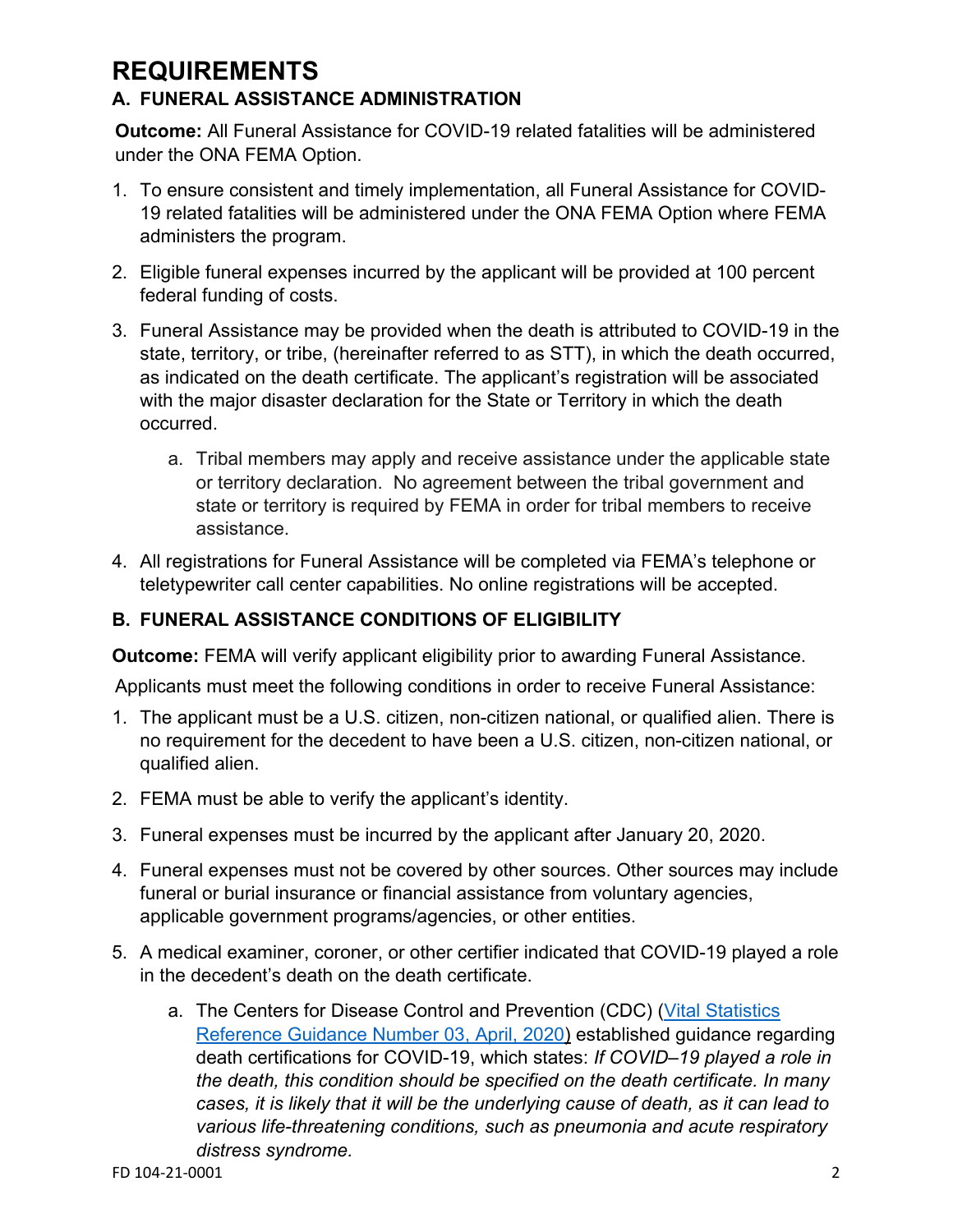- b. Death certificates indicating the death "may have been caused by" or "was likely a result of" COVID 19 or "COVID-19 like symptoms" and similar phrases that indicate a high likelihood of COVID-19 are considered sufficient attribution.
- 6. The death occurred in the United States, including the U.S. territories and the District of Columbia.
- 7. No other applicant received Funeral Assistance funds for the same decedent.

#### **C. FUNERAL ASSISTANCE DOCUMENTATION**

**Outcome:** Applicants must submit all required documentation before FEMA will award Funeral Assistance.

The following documentation is required to confirm eligibility for Funeral Assistance:

- 1. Death certificate: Applicants must provide an official death certificate that meets the criteria in B.5 above.
- 2. Proof of funeral expenses: Applicants must provide documentation demonstrating they incurred funeral expenses for the decedent. The documentation, such as receipts or funeral home contract, must include all of the following information:
	- a. The applicant's name indicated as the responsible party for the expenses;
	- b. The total amount of the funeral expenses;
	- c. The decedent's name; and
	- d. The date funeral expenses were incurred.
- 3. Insurance or other funeral benefits: If the decedent had insurance covering funeral costs and/or any form of Funeral Assistance was received from voluntary agencies, government agencies (state, tribal or other federal programs that pay for funeral or burial assistance, etc.), or other sources, the applicant must provide this documentation to FEMA.
	- a. Applicants who indicate the decedent had insurance or received other forms of assistance covering funeral costs must provide documentation of the insurance proceeds, an insurance denial, or documentation of the other forms of assistance before receiving further consideration for Funeral Assistance.
	- b. FEMA is required to recover funds awarded for Funeral Assistance that duplicate insurance proceeds and/or any form of Funeral Assistance received from other sources.
		- i. FEMA does not consider life insurance proceeds, death gratuities, or other forms of assistance not specifically intended to defray funeral costs as a duplication of benefit.

#### **D. FUNERAL ASSISTANCE AWARD**

**Outcome:** FEMA will utilize a standard process to determine eligible Funeral Assistance award amounts across all COVID-19 declarations.

1. An applicant may receive Funeral Assistance for actual funeral costs up to \$9,000 for each COVID-19 related funeral for which they are responsible, that occurred in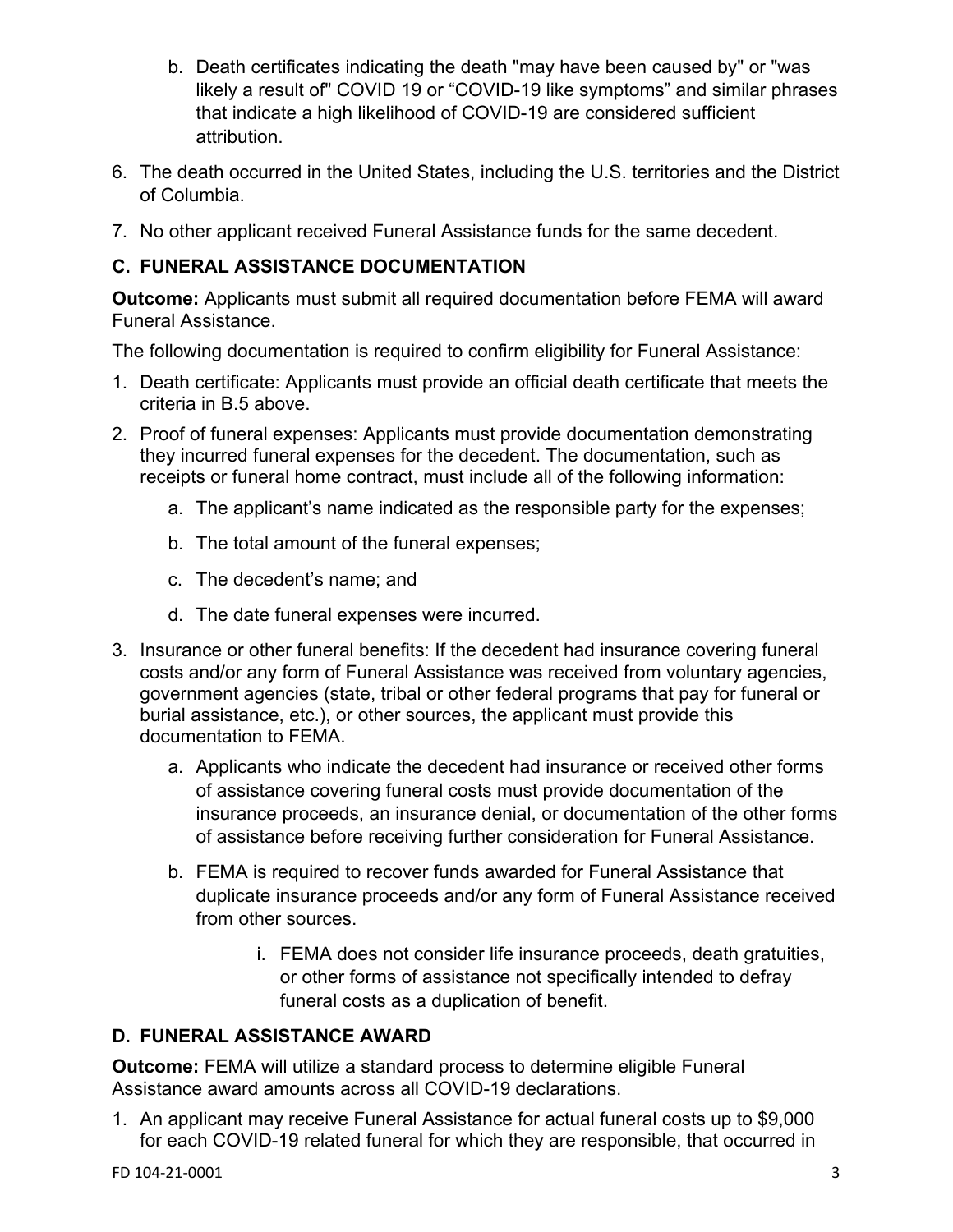the area covered by a COVID-19 disaster declaration including Individual Assistance. This assistance may be provided for multiple decedents under one registration up to the financial ONA maximum award for the fiscal year in which the disaster was declared. For the COVID-19 disasters, the financial ONA maximum award is \$35,500.

- a. Any funds received by the applicant for Lost Wages Supplemental Payment Assistance (LWA) up to \$1,800, authorized by the President to supplement the payment of lost wages as a result of COVID-19, also count toward an applicant's financial ONA maximum award.
- b. When an applicant is eligible for more than \$33,700 (the maximum amount of ONA less the maximum amount of LWA) in Funeral Assistance, FEMA will coordinate with the state to determine the amount of LWA funds the applicant received and utilize that information in calculating the total eligible Funeral Assistance available to the applicant.
- 2. Funeral Assistance is intended to assist with expenses for funeral services and interment or cremation.
	- a. Eligible funeral service expenses include, but are not limited to:, transportation for up to two individuals to identify the decedent; transfer of remains; casket or urn; burial plot or cremation niche; marker or headstone; clergy or officiant services; arrangement of the funeral ceremony; use of funeral home equipment or staff; interment; costs associated with producing and certifying multiple death certificates; and additional expenses mandated by any applicable local or state government laws or ordinances.
- 3. The total amount of burial or funeral insurance proceeds and/or any other forms of Funeral Assistance received from other sources will be deducted from the total actual cost of the funeral expenses incurred prior to FEMA awarding Funeral Assistance for any remaining unmet needs up to the Funeral Assistance award amount maximum.
- 4. FEMA will only award Funeral Assistance for a decedent on a single registration.
	- a. If multiple individuals contribute toward funeral expenses, they must register with FEMA under the same registration as the applicant and co-applicant, or the first applicant that submits all required documentation will be awarded the Funeral Assistance for the decedent.
- 5. Applicants responsible for funeral expenses for multiple decedents may receive assistance under multiple registrations if the deaths occurred in different States and Territories. Each registration will be associated with the major disaster declaration for the State or Territory in which the death occurred.